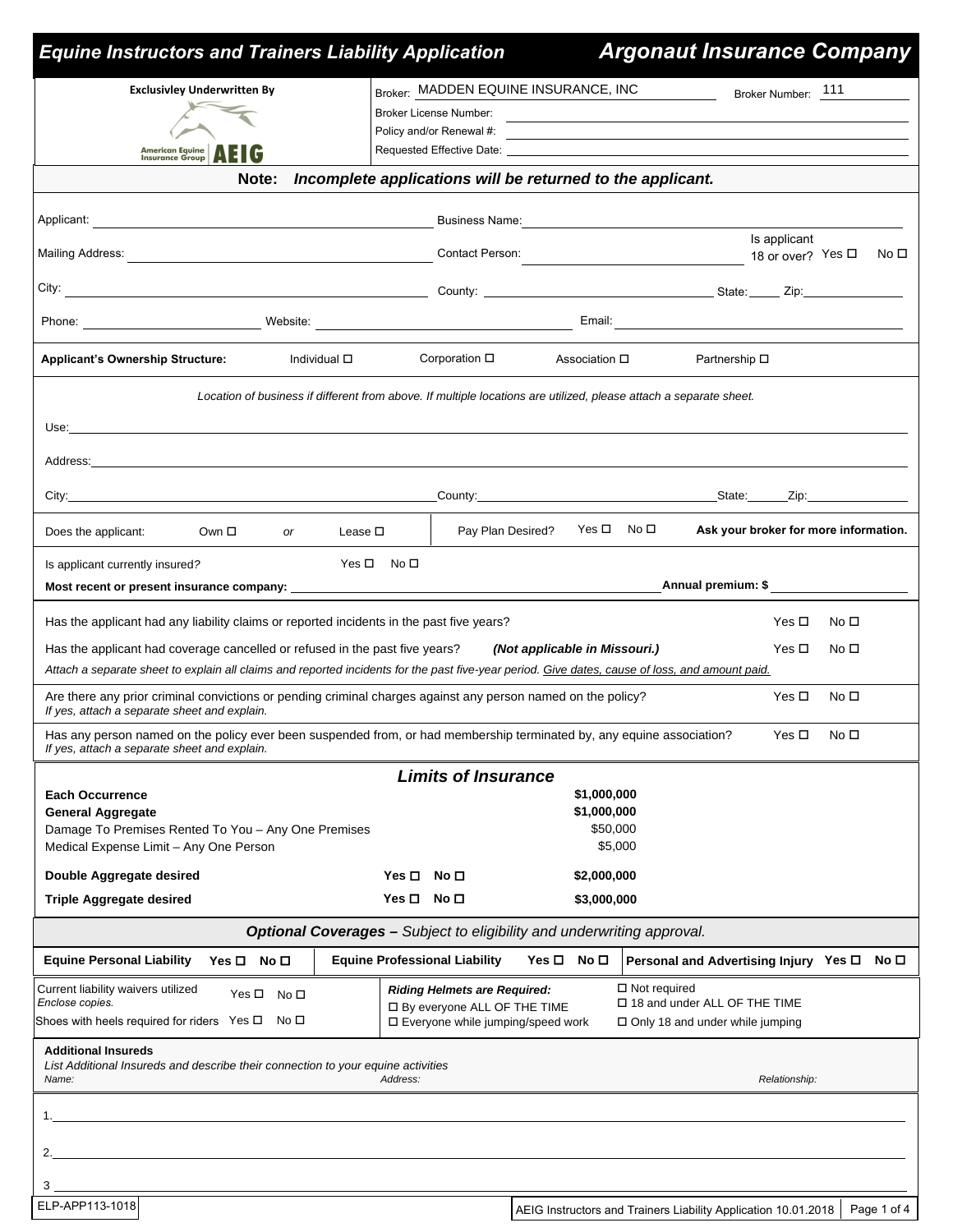| <b>Summary of Equine Activities</b>                                                                                                                                 |  |  |  |  |  |
|---------------------------------------------------------------------------------------------------------------------------------------------------------------------|--|--|--|--|--|
| Description of your operation:<br><u> 1989 - John Stein, Amerikaansk konstantinopler († 1989)</u>                                                                   |  |  |  |  |  |
|                                                                                                                                                                     |  |  |  |  |  |
|                                                                                                                                                                     |  |  |  |  |  |
| Professional years operating this type of an operation as a business:<br>Years experience with horses:                                                              |  |  |  |  |  |
|                                                                                                                                                                     |  |  |  |  |  |
|                                                                                                                                                                     |  |  |  |  |  |
|                                                                                                                                                                     |  |  |  |  |  |
| <b>Owned / Leased Horses</b><br>Total number of horses you own:                                                                                                     |  |  |  |  |  |
| Total number of horses you lease from others:<br>Maximum number of horses you own or lease from others taken off premises (horse shows etc.):                       |  |  |  |  |  |
| Maximum number of horses used for Riding Instruction / School Horses:                                                                                               |  |  |  |  |  |
| Yes □<br>No $\square$<br>Do you use any horses for driving, pulling, or work?                                                                                       |  |  |  |  |  |
| Training Yes □ No □                                                                                                                                                 |  |  |  |  |  |
| Average number of horses in full training monthly ________________________<br>Average number of training rides weekly on horses not in full training: ____          |  |  |  |  |  |
| <b>Riding Instruction</b><br>Yes □<br>No □                                                                                                                          |  |  |  |  |  |
| Type of instruction: Type of instruction:                                                                                                                           |  |  |  |  |  |
| Operation's Total Riding Instruction, both On and Off Premises<br>Average number of weekly lessons given on Client's Own horse(s):<br>Total lessons given annually: |  |  |  |  |  |
| Average number of weekly lessons given on School/Insured's horse(s):<br>Average cost per lesson:<br>$\mathbb{S}$                                                    |  |  |  |  |  |
| Equestrian Day Camps Yes □ No □ If yes, the Equestrian Day Camp Supplemental Application must be completed.                                                         |  |  |  |  |  |
| Officiating/Judging<br>Total show days Judging / Officiating annually:<br>Yes $\Box$<br>No <sub>1</sub>                                                             |  |  |  |  |  |
| <b>Riding Clinics</b><br>Total Clinic Days: No. of participants per day: No. 1 (2012)<br>Yes $\square$<br>No $\square$                                              |  |  |  |  |  |
|                                                                                                                                                                     |  |  |  |  |  |
|                                                                                                                                                                     |  |  |  |  |  |
| Yes $\Box$<br>No <sub>1</sub><br><b>Horse Sales</b>                                                                                                                 |  |  |  |  |  |
| Owned by others: ________________<br>Owned by you: _______________<br>Total: ___________________<br>How many horses do you sell annually:                           |  |  |  |  |  |
| Owned by you: \$<br>Owned by others: \$<br>Average value of horses sold:                                                                                            |  |  |  |  |  |
| <b>Annual Gross Revenues from Equine Activities</b><br>Training: \$ _______________ Riding Instruction: \$ ______________<br>Riding Clinics: \$                     |  |  |  |  |  |
|                                                                                                                                                                     |  |  |  |  |  |
| Horse Sales: \$<br>Officiating: \$                                                                                                                                  |  |  |  |  |  |
|                                                                                                                                                                     |  |  |  |  |  |
| Total Annual Gross Revenue: \$ ______________                                                                                                                       |  |  |  |  |  |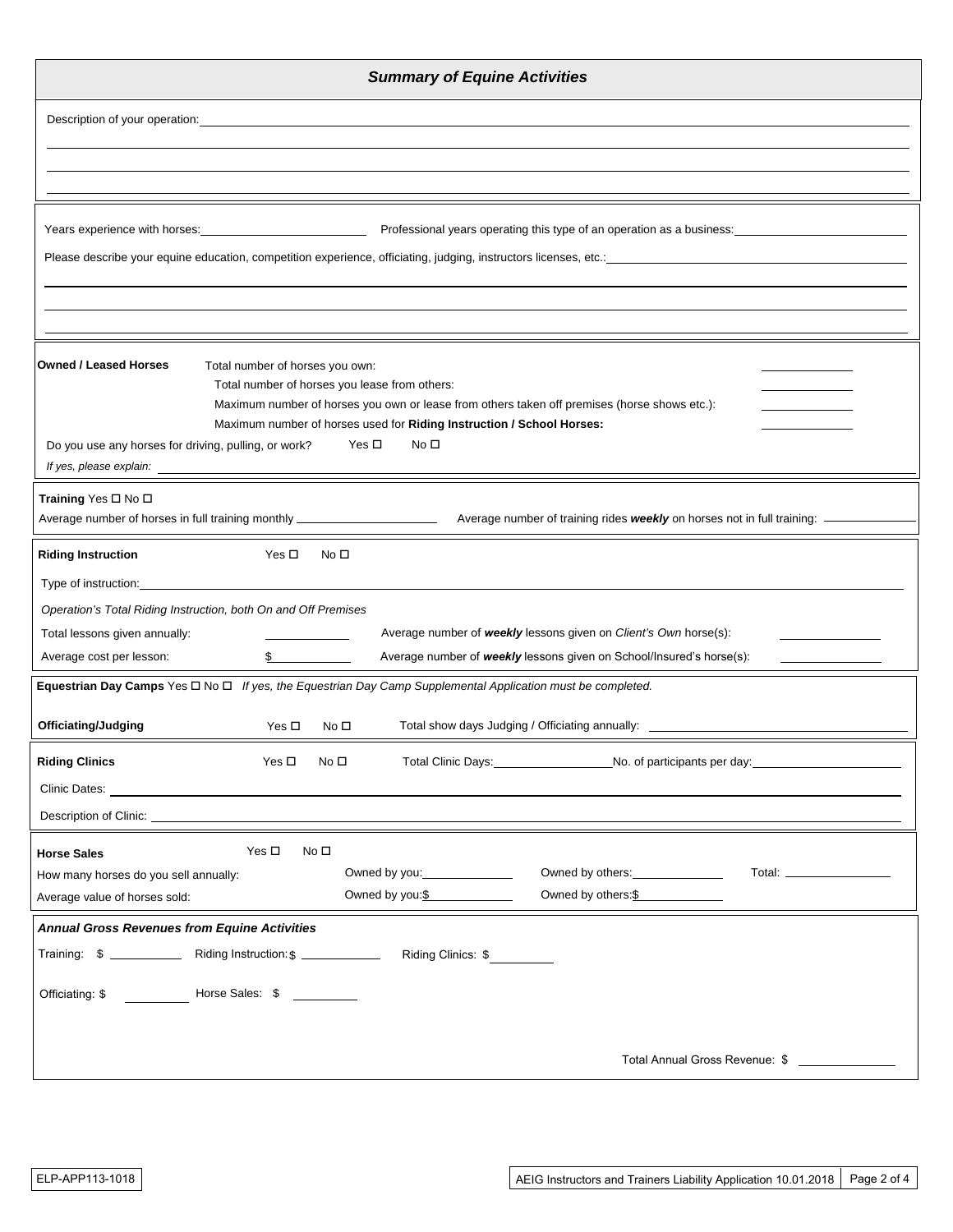|  |  | <b>CARE, CUSTODY, OR CONTROL (CCC)</b> |  |
|--|--|----------------------------------------|--|
|--|--|----------------------------------------|--|

| Is CARE, CUSTODY, OR CONTROL (CCC) coverage desired?                                                                                                                                                                                                                                                                                                           |                                                                       |                            | Yes □<br>No □            |  |  |  |  |  |
|----------------------------------------------------------------------------------------------------------------------------------------------------------------------------------------------------------------------------------------------------------------------------------------------------------------------------------------------------------------|-----------------------------------------------------------------------|----------------------------|--------------------------|--|--|--|--|--|
| The CCC rates below include incidental transportation coverage for transportation of non-owned horses in your care.<br>Coverage is not available to Commercial Haulers.                                                                                                                                                                                        |                                                                       |                            |                          |  |  |  |  |  |
|                                                                                                                                                                                                                                                                                                                                                                | Select from the limits below. Premiums shown are for up to 20 horses. |                            |                          |  |  |  |  |  |
| <b>Maximum Limit Per Horse</b>                                                                                                                                                                                                                                                                                                                                 | <b>Aggregate Limit Per Year</b>                                       | <b>Annual Base Premium</b> | Per horse over 20 horses |  |  |  |  |  |
| 1)<br>\$5,000<br>□                                                                                                                                                                                                                                                                                                                                             | \$25,000                                                              | \$300.00                   | \$5.00                   |  |  |  |  |  |
| 2)<br>□<br>\$5,000                                                                                                                                                                                                                                                                                                                                             | \$50,000                                                              | \$375.00                   | \$8.00                   |  |  |  |  |  |
| 3)<br>□<br>\$10,000                                                                                                                                                                                                                                                                                                                                            | \$50,000                                                              | \$400.00                   | \$9.00                   |  |  |  |  |  |
| □<br>4)<br>\$10,000<br>□<br>5)<br>\$15,000                                                                                                                                                                                                                                                                                                                     | \$100,000<br>\$100,000                                                | \$475.00<br>\$500.00       | \$10.00<br>\$13.00       |  |  |  |  |  |
| □<br>6)<br>\$25,000                                                                                                                                                                                                                                                                                                                                            | \$100,000                                                             | \$550.00                   | \$15.00                  |  |  |  |  |  |
| 7)<br>□<br>\$25,000                                                                                                                                                                                                                                                                                                                                            | \$250,000                                                             | \$600.00                   | \$17.00                  |  |  |  |  |  |
| □<br>8)<br>\$25,000                                                                                                                                                                                                                                                                                                                                            | \$300,000                                                             | \$700.00                   | \$18.00                  |  |  |  |  |  |
| □<br>9)<br>\$50,000                                                                                                                                                                                                                                                                                                                                            | \$300,000                                                             | \$1,100.00                 | \$20.00                  |  |  |  |  |  |
| □<br>10)<br>\$100,000                                                                                                                                                                                                                                                                                                                                          | \$300,000                                                             | \$1,400.00                 | \$25.00                  |  |  |  |  |  |
| □<br>11)<br>\$100,000                                                                                                                                                                                                                                                                                                                                          | \$500,000                                                             | <b>Submit for Quote</b>    |                          |  |  |  |  |  |
| □<br>12)<br>\$250,000                                                                                                                                                                                                                                                                                                                                          | \$500,000                                                             | <b>Submit for Quote</b>    |                          |  |  |  |  |  |
| □<br>(13)<br>\$500,000                                                                                                                                                                                                                                                                                                                                         | \$1,000,000                                                           | <b>Submit for Quote</b>    |                          |  |  |  |  |  |
| If only local transportation coverage is desired, mark "No" and \$100 will be deducted from the total CCC premium.                                                                                                                                                                                                                                             |                                                                       |                            | No □                     |  |  |  |  |  |
| (If you marked "No", local transportation coverage will be provided only up to a 100 mile radius from your premises as stated in the Declarations of the policy.)                                                                                                                                                                                              |                                                                       |                            |                          |  |  |  |  |  |
|                                                                                                                                                                                                                                                                                                                                                                |                                                                       |                            |                          |  |  |  |  |  |
| Average number of non-owned horses in your Care, Custody, or Control (Sales, Training):                                                                                                                                                                                                                                                                        |                                                                       |                            |                          |  |  |  |  |  |
|                                                                                                                                                                                                                                                                                                                                                                |                                                                       |                            |                          |  |  |  |  |  |
| Maximum number of non-owned horses in your Care, Custody, or Control (Sales, Training):                                                                                                                                                                                                                                                                        |                                                                       |                            |                          |  |  |  |  |  |
| Maximum value of an individual non-owned horse in your Care, Custody, or Control (Sales, Training):                                                                                                                                                                                                                                                            |                                                                       |                            |                          |  |  |  |  |  |
| Do you transport horses in your Care, Custody, or Control?                                                                                                                                                                                                                                                                                                     |                                                                       |                            | Yes $\Box$<br>No □       |  |  |  |  |  |
| If yes, how often, for what reasons, and for whom you transport horses:                                                                                                                                                                                                                                                                                        |                                                                       |                            |                          |  |  |  |  |  |
|                                                                                                                                                                                                                                                                                                                                                                |                                                                       |                            |                          |  |  |  |  |  |
| Do you transport horses not usually in your Care, Custody, or Control? (Coverage not provided for Commercial Haulers.)<br>If yes, please describe: <u>example and the set of the set of the set of the set of the set of the set of the set of the set of the set of the set of the set of the set of the set of the set of the set of the set of the set </u> | Yes $\Box$<br>No $\square$                                            |                            |                          |  |  |  |  |  |
|                                                                                                                                                                                                                                                                                                                                                                |                                                                       |                            |                          |  |  |  |  |  |
|                                                                                                                                                                                                                                                                                                                                                                |                                                                       |                            |                          |  |  |  |  |  |
|                                                                                                                                                                                                                                                                                                                                                                |                                                                       |                            |                          |  |  |  |  |  |
| Are your horse trailers in good repair?                                                                                                                                                                                                                                                                                                                        |                                                                       |                            | Yes □<br>No <sub>1</sub> |  |  |  |  |  |
| Are your horse trailers on a regular maintenance program?                                                                                                                                                                                                                                                                                                      |                                                                       |                            | Yes □<br>No □            |  |  |  |  |  |
| If you have not listed all of your activities and exposures with explanations and revenues, list them here. Use extra pages as necessary.                                                                                                                                                                                                                      |                                                                       |                            |                          |  |  |  |  |  |
|                                                                                                                                                                                                                                                                                                                                                                | (REMEMBER: EXPOSURES NOT DECLARED ARE NOT COVERED.)                   |                            |                          |  |  |  |  |  |
| NO COVERAGE WILL BE PROVIDED FOR COMMERCIAL TRAIL RIDING ACTIVITIES!                                                                                                                                                                                                                                                                                           |                                                                       |                            |                          |  |  |  |  |  |
|                                                                                                                                                                                                                                                                                                                                                                |                                                                       |                            |                          |  |  |  |  |  |
|                                                                                                                                                                                                                                                                                                                                                                |                                                                       |                            |                          |  |  |  |  |  |
|                                                                                                                                                                                                                                                                                                                                                                |                                                                       |                            |                          |  |  |  |  |  |
|                                                                                                                                                                                                                                                                                                                                                                |                                                                       |                            |                          |  |  |  |  |  |
|                                                                                                                                                                                                                                                                                                                                                                |                                                                       |                            |                          |  |  |  |  |  |
|                                                                                                                                                                                                                                                                                                                                                                |                                                                       |                            |                          |  |  |  |  |  |
|                                                                                                                                                                                                                                                                                                                                                                |                                                                       |                            |                          |  |  |  |  |  |
|                                                                                                                                                                                                                                                                                                                                                                |                                                                       |                            |                          |  |  |  |  |  |
|                                                                                                                                                                                                                                                                                                                                                                |                                                                       |                            |                          |  |  |  |  |  |
|                                                                                                                                                                                                                                                                                                                                                                |                                                                       |                            |                          |  |  |  |  |  |
|                                                                                                                                                                                                                                                                                                                                                                |                                                                       |                            |                          |  |  |  |  |  |
|                                                                                                                                                                                                                                                                                                                                                                |                                                                       |                            |                          |  |  |  |  |  |
| If dates have not been set, Written Notice of the clinic must be received in our office prior to the clinic date. Coverage is not provided for clinic<br>Note:<br>dates that have not been declared to the Company in advance of the clinic.                                                                                                                   |                                                                       |                            |                          |  |  |  |  |  |
| If you have activities which are not described within this application, please use the full Commercial General Liability Application form. Any<br>Note:                                                                                                                                                                                                        |                                                                       |                            |                          |  |  |  |  |  |
| events or activities not described/disclosed are not covered. Coverage will be provided only for exposures marked "Yes."                                                                                                                                                                                                                                       |                                                                       |                            |                          |  |  |  |  |  |
|                                                                                                                                                                                                                                                                                                                                                                |                                                                       |                            |                          |  |  |  |  |  |